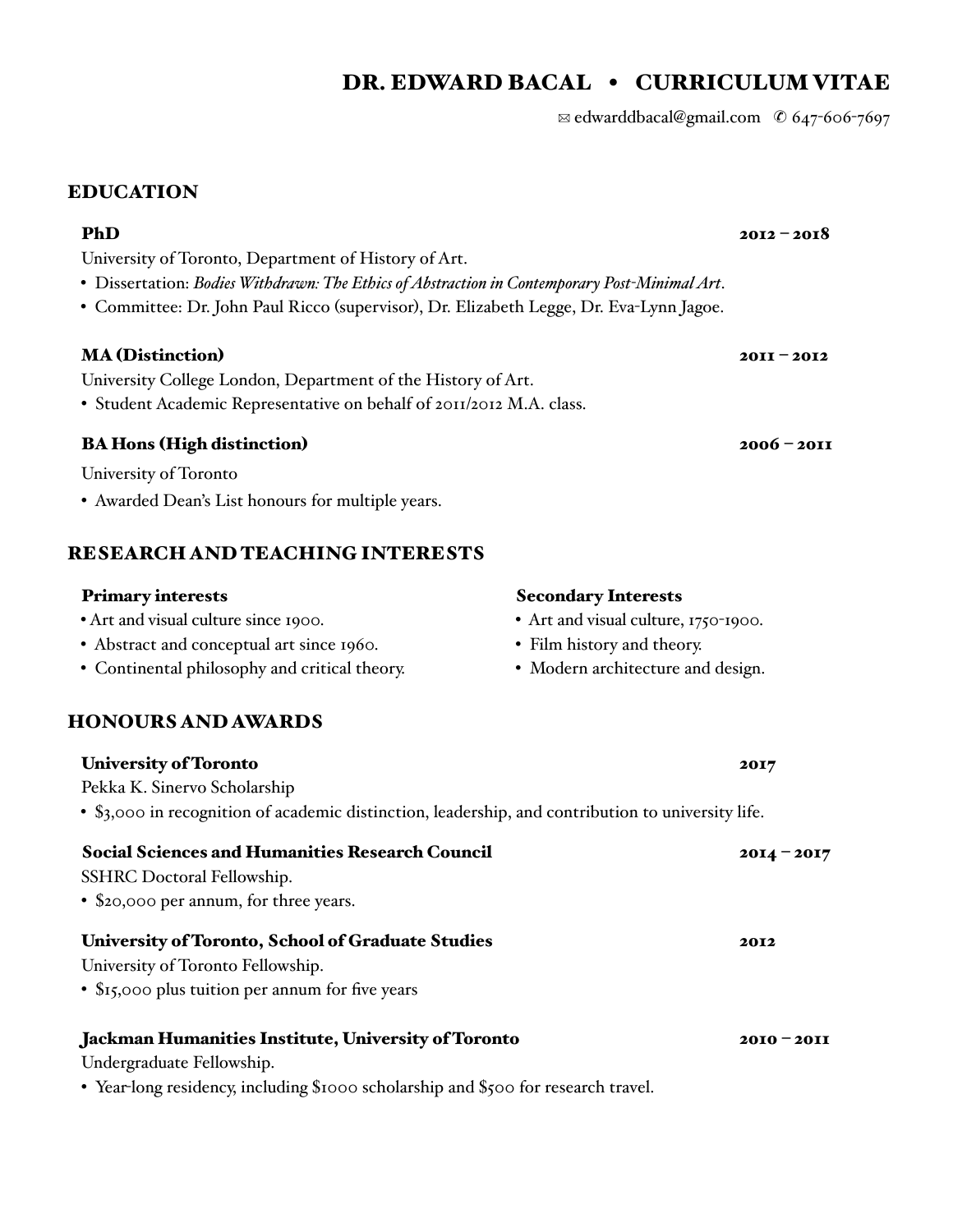## TEACHING EXPERIENCE

## University of Toronto Scarborough, Department of Arts, Media, and Culture: 2020 –

Sessional Lecturer.

• VPHC45: Seminar in Modern & Contemporary Art: Aesthetics and Politics Since 1968 (winter 2020): Course design and administration, lecturing, and marking; delivery of online classes and evaluations.

## University of Toronto, Department of History of Art: 2012 –2018

Course Instructor.

- FAH102: *Art & Ideas: Bodies and Embodiment* (summer 2018): Curriculum design and administration, lecturing, and marking.
- FAH245: *Modernism and Anti-Modernism: 1750–1900* (summer 2016): Course design and administration, lecturing, and marking.

Teaching Assistant.

- FAH102: *Art and Ideas* (winter 2018): Grading and brief lecturing for Dr. Joseph Clarke.
- FAH102: *Art and Ideas* (summer 2017): Leading tutorials and grading for Dr. Jacquelyn Clements.
- FAH246: *Art Since 1900* (winter 2016): Grading and student liaison for Dr. Nikolina Kurtovic.
- FAH101: *Monuments of Art History* (fall 2015): Grading for Dr. Christy Anderson.
- FAH245 *Modernism and Anti-Modernism 1750–1900* (fall 2012 and 2014): Grading and student liaison for Dr. Jordan Bear.
- FAH246: *Art Since 1900* (winter 2014): Grading, leading review sessions, and student liaison for Dr. Mark Cheetham.
- FAH289: *Art Since 1945* (winter 2013): Leading tutorials, grading, and student liaison for Dr. John Paul Ricco.

## Guest lectures and presentations

- "East Asian Art in the Global Contemporary and the Contemporary Global." Lecture, FAH262 *Art and Visual Experience in Modern and Contemporary East Asia*, University of Toronto, April 3, 2018.
- "Whose Streets? Contemporary Art, Urbanism, and the Use of the City." Lecture, FAH102H1: *Art and Ideas*, University of Toronto, March 29, 2018.
- "¿Mexicanidad?: Experiences and Representations of Mexico in Contemporary Art." Lecture, SPA 2425H: *21st Century Latin American Culture*, University of Toronto, March 19, 2018.
- Undergraduate exam preparation workshop, University of Toronto, March 28, 2017.
- Undergraduate exam preparation workshop, University of Toronto, October, 2016.
- *Sunday Scene* presenter for *Postscript: Writing Afer Conceptual Art* at the Power Plant Contemporary Art Gallery, June 23, 2013.
- "Minimalism and its Expanded History." Lecture, FAH245H1: *Art Since 1900*, University of Toronto, February 11, 2014.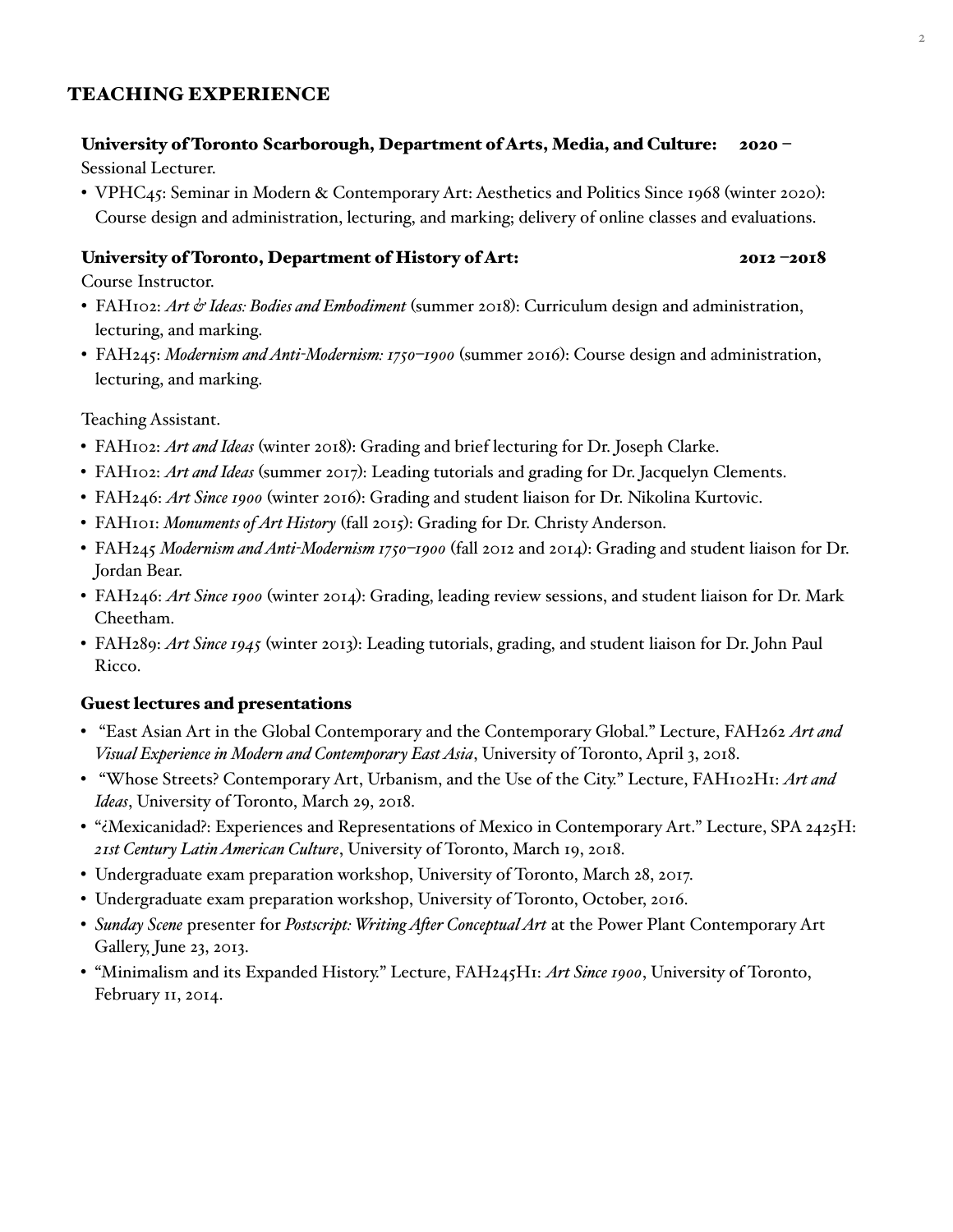## PROFESSIONAL TRAINING

## Juno College of Technology 2020

Web Development Immersive Bootcamp certificate.

• Completion of a full-time professional course in front-end web development.

### Centre for Community Partnerships, University of Toronto 2017 – 2018

• Completion of the "Community Engaged Learning Seminar for Doctoral Students," an advanced, semester long seminar, including cooperative project with the organization, The Leap.

### Centre for Teaching Support & Innovation, University of Toronto 2018

Advanced University Teaching Preparation Certification.

Completion of the following workshops:

- "Microteaching I: Presentation Skills Builder," November 9, 2017.
- "Microteaching II: Effective Lesson Planning and Delivery," November 1, 2017.
- "Creative Pedagogical Uses of Media," June 21, 2017.
- "Big Ideas on a Small Scale: Adapting Concepts and Trends in Teaching and Learning for your Classroom," February 10, 2017.
- "Demystifying Library Research for Your Students," Oct 20, 2016.
- "Fostering Academic Integrity," Oct 5, 2016.
- "Course Administration for First Time CUPE 3902 Unit 1 Course Instructors," April 26, 2016.
- "Making Your Syllabus Work for You and Your Students: Effective Course Syllabus Design," April 26, 2016.
- "Assessment Design: How to Bring the Best Out of Your Students," April 26, 2016.
- "Promoting Pedagogical Accessibility through Universal Instructional Design," March 22, 2016.
- "Active Learning in Discussion-based Classrooms," March 15, 2016.
- "Statement of Teaching Philosophy Clinic," March 9, 2016.
- "Accessibility 101: An Introduction to Accessible Teaching and Learning at the University of Toronto," March 1, 2016.
- "Preparing Your Teaching Dossier," February 23, 2016.
- "Where Did I Lose Marks? Changing the Conversation on Grading and Feedback," February 5, 2016.

### Graduate Professional Skills Program, University of Toronto 2018

• Completion of a certificate program consisting of 20 workshop credits.

# Woodsworth College, University of Toronto 2017

• Completion of *Teaching in Higher Education 500*, an advanced, semester long course.

## MITACS Step Program 2016–2017

Attendance at the following workshops:

- "Career Professionalism," October 3, 2017.
- "Skills of Communication," March 14, 2016.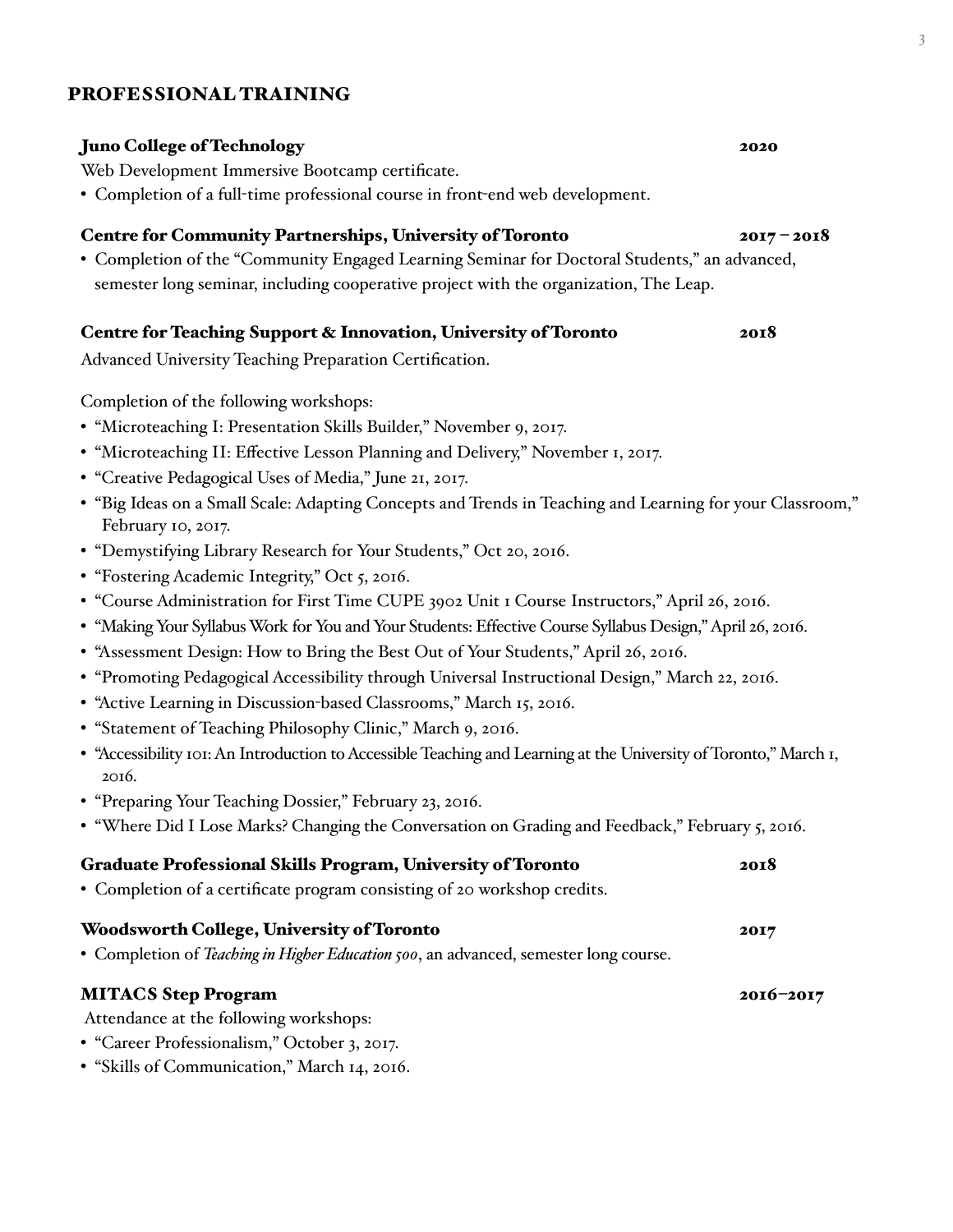## University of Toronto, Department of History of Art 2016 - 2017

Attendance of the following workshops:

- "History of Art Teaching Workshop" (2017),
- "Teaching Tuesdays: What Use is the Survey?" (2016).
- "History of Art Sessional Instructor Workshop" (2016).

### English Language and Writing Support, University of Toronto 2016

Completion of the following term-length seminars:

- "Becoming a Better Editor of your own Writing" (fall 2016).
- "Oral Presentation Skills" (winter 2016) .

## PUBLICATIONS

### Peer reviewed articles

- "Pervasive Death: Teresa Margolles and the Space of the Corpse." *Human Remains and Violence* 4:1 (2018).
- "The Concrete and the Abstract: On Doris Salcedo, Teresa Margolles, and Santiago Sierra's Tenuous Bodies." *Paralax* 76 (2015).
- "Art Work: Santiago Sierra and Socio-Aesthetics of Production." *Shif* 6 (2013).

### Non-peer reviewed articles

- "Toronto Biennial: The Shoreline Dilemma." (Review) *ASAP/J,* December 17, 2019.
- "Muscled Rose at Scrap Metal Gallery." (Review) *Canadian Art,* August 14, 2019.
- "Up, Down, Left, Right: Some Thoughts on the Inverse, Reverse, and Double." *FrameWork* 4/16 (2016).
- "Capitalism and Contemporaneity: On Jeremy Deller's The Battle of Orgreave." *Kapsula* (2014).
- "Sharon Lockhart and Steve McQueen: Inside the Frame of Structural Film." *CineAction* 91 (2013).
- "Bodies Being-Together: AIDS Activism and the Aesthetics of Community." *Trans-Scripts* 3 (2013).
- "Narcissism, Masculinity, and the Art of Power." *Humanitas* 2 (2012).
- "On the Obama-ization of Will Smith." *CineAction* 77 (2009).
- "Game Plan: Alighiero Boetti." (Review) www.artface.co.uk, March 6, 2012.

## ACADEMIC PRESENTATIONS

### Scholarly papers

- "Sexuality in the Expanded Field: Space, Real Estate, Sex." Paper presented at *Sexuality in the Field of Encounter: The Aesthetic Topographies of Eros* panel at the Association for Art History Annual Conference, Brighton, April 5, 2019.
- "To Create a Work of Art: Santiago Sierra and the Performance of Production." Workshop, University of Toronto, Centre for Ethics, February 28, 2018.
- "Dispossessing Form: Felix Gonzalez-Torres' Aesthetics of Logistics." Paper presented at *Object - Event - Performance: Art, Materiality, and Continuity Since the 1960s*, panel at the 106th annual College Art Association Conference, Los Angeles, February 22, 2018.
- "Bodies Withdrawn: The Ethics of Abstraction in Contemporary Post-Minimal Art." PhD colloquium, University of Toronto, Department of History of Art, January 17, 2018.

 $\overline{4}$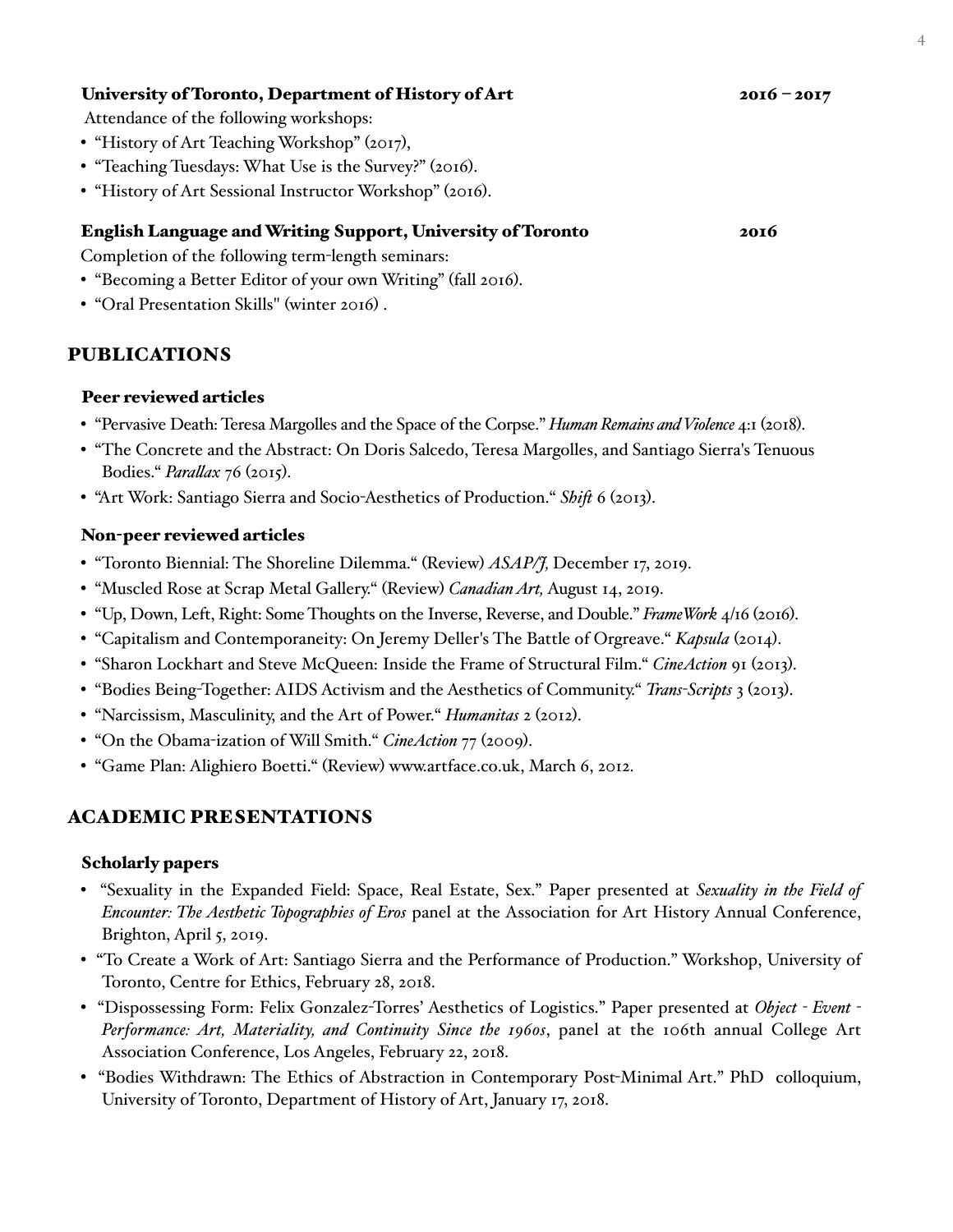- "Death without End(s): Teresa Margoles and the Unlimiting of the Dead Body." Paper presented at *Endings*, University of Toronto Graduate English Conference, April 27, 2017.
- "By the Hand: The Auto-erotics of Creation." Paper presented at *Show & Tel*, Graduate Union of Students of Art panel, University of Toronto, April 11, 2017.
- "Portraits without Subjects: Felix Gonzalez-Torres and the Ethics of Singular-Plurality." Paper presented at *Subject and Subjectivization in Art (History) and Philosophy. A Definition of the Problem*, Kunsthistorisches Institut in Florenz – Max-Planck-Institut, December 2-3, 2016.
- "All Men are Dogs: The Civil Ontology of Animals in the Scene of Protest." Paper presented at *Animal Encounters: Human-Animal Contacts in the Arts, Literature, Culture, and the Sciences*, Friedrich-Alexander University Erlangen-Nürnberg, Department for German and Comparative Studies, November 25-27, 2016.
- "Teresa Margolles and the Aesthetic After-Life of Corpses." Paper presented at *Dead or Alive! Tracing the Animation of Matter in Art and Visual Culture*, Department of Arts and Cultural Studies, University of Copenhagen, Denmark, in collaboration with the National Gallery of Denmark and Louisiana Museum of Modern Art, November 10 - 11, 2016.
- "Abstract Materialities: The Anonymous Corpse in the Work of Teresa Margolles." Paper presented at *Bodily Matters: Human Biomatter in Art: Materials / Aesthetics / Ethics*, Institute for Advanced Studies, University College London, July 7-8, 2016.
- "Measuring the Body's Durational Value in the Work of Santiago Sierra." Paper presented at *Out of Time: Temporal Slippage in Performance and Visual Arts*, Graduate School of Arts and Humanities, University of Manchester, June 17, 2016.
- "The Body in and as its Abstraction: Virtuality and Corporeality in the Work of Teresa Margolles and Santiago Sierra." Paper presented at *[Image Here]*, Film and Visual Studies Conference and Exhibition, Harvard University, April 7-9, 2016.
- "Intimate Exteriorities: Doris Salcedo and the Ethics of Public Domestics." Paper presented at *The Aesthetics of Invitation: Art at the Threshold of Hospitality*, panel at the 41st annual Association of Art Historian's Conference, University of East Anglia, April 10, 2015.
- "Santiago Sierra: Wage Labour and the Material Conditions of Aesthetic Production." Paper presented at *Performing Money: The Problematic of Performance Art and the Art Market*, 3rd Annual Art History Graduate Conference, University of Essex, June 6, 2014.
- "On the Politics of Corporeal Materiality in the Films of Steve McQueen." Paper presented at *Bodies in Between: Corporeality and Visuality fom Historical Avant-garde to Social Media*, Department of Cinematography and Media, Faculty of Theatre and Television, Babes-Bolyai University, May 29-31, 2014.
- "Imprisonment and the Political Production of Bodies in the Work of Doris Salcedo, Alfredo Jaar, and Santiago Sierra." Paper presented at *Legal Bodies: Corpus / Persona / Communitas*, Leiden University Centre for the Arts in Society, Leiden University, May 14-15, 2014.
- "Capitalism and Contemporaneity: Jeremy Deller's Battle of Orgreave." Paper presented at *Fail Again, Fake Better*, Art History Graduate Student Association, York University, March 14, 2014.
- "Post-Minimalist Prisons: Alfredo Jaar, Doris Salcedo, and Carceral Space." Paper presented at *Access / Restriction*, Art History Graduate Students' Society, Carleton University, March 8, 2014.
- "Mapping Abstractions: Francis Alÿs' Green Line and the Limits of Israeli-Palestinian Borders." Paper presented at *Spatial Encounters*, Graduate Union of the Students of Art, University of Toronto, January 25, 2013.
- "Narcissism, Masculinity, and the Art of Power." Paper presented at *Psychoanalysis, Society and Culture*, Dept. of Psychoanalysis, Middlesex University, July 9, 2012.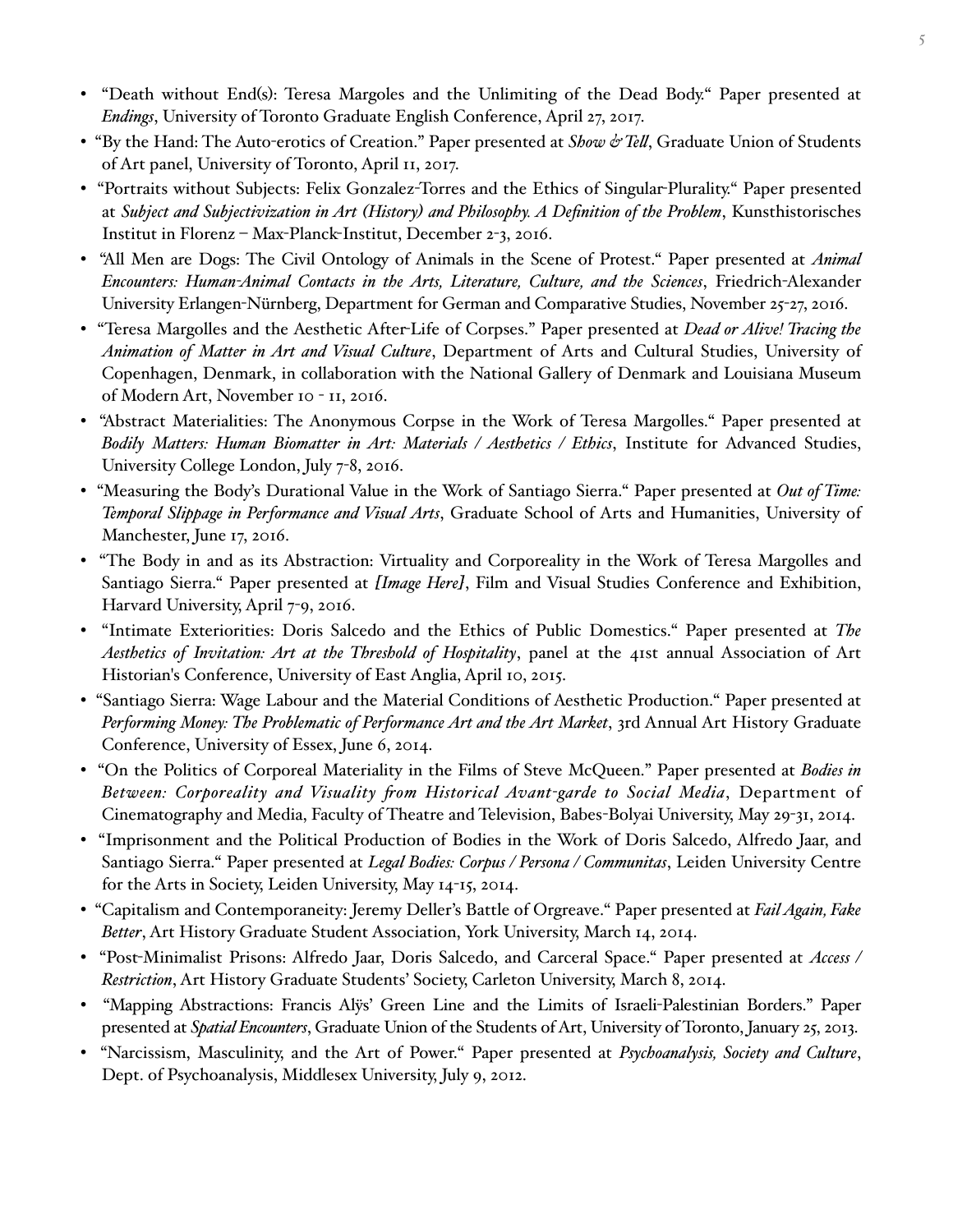• "Repetition, Return, and Representation: Alain Resnais and the Traumatic Temporality of Mechanical Reproduction." Paper presented at *Photography and the Unrepresentable*, School of Philosophy and Art History, University of Essex, May 15, 2012.

### Conference posters

- "What Conditions are Necessary to Become an Image.…" Poster presented at *Topographies of Mass Violence*, 11th annual Max and Iris Stern International Symposium, Musée d'Art Contemporain, Montreal, March 31-April 1, 2017.
- "The Image as Index of its own Limits: Santiago Sierra and the Documentation of Abstraction: Poster for a Rejected Presentation." Poster presented at *Image as Vortex: An Interdisciplinary Conference on the Question of what an Image is by Examining what it does*, University of Oxford, June 18, 2016.

## PROFESSIONAL AND CO-CURRICULAR ACTIVITY

### Association for Art History 2019

• Chair of "Sexuality in the field of encounter: the aesthetic topographies of eros" panel at Association for Art History Annual Conference, University of Brighton, April 5, 2019.

### Graduate Union of the Students of Art, University of Toronto 2014 -2018

- President (2014-2016)
- Co-President, with Samantha Chang (2016-2017).
- Treasurer (2016—2018)
- Co-Chair, with Paul Gheorghiade, of *Art Work: Art's Productive Economies,* the Inaugural Wollesen Memorial Graduate Symposium, March 20, 2014.
- Symposium Committee member for *Objects and Affects,* the Second Annual Wollesen Memorial Graduate Symposium, January 22, 2015.
- Canadian Union of Public Employees local 3902 Steward (2016-2017).

Organizer of the following panels and lectures:

- Edward Bacal, Rachel Dewan, and Madeleine Leisk, Show and Tell graduate panel, April 11, 2017.
- Madeliene Kattman, John Koenig, and Gary Wang, Show and Tell graduate panel, March 27, 2017.
- Jill Caskey, Yi Gu, and Kajri Jain, *Aesthetics as Politics: Art, Society, Culture,* faculty panel, February 27, 2017.
- Christy Anderson, Mark Cheetham, and Seungjung Kim, *Aesthetic Spatialities: Space, Place, Spacing,* faculty panel. November 29, 2016.
- Emily Doucet, "From Earth to Air: Photography and Geography," Show and Tell lecture, March 9, 2016.
- Sara Angel. "The Max Stern Recoveries: Redefining the Rules of Nazi-Era Art Restitution," Show and Tell lecture, January 21, 2016
- Evonne Levy, "The Wölfflin Project: The Global Reception of Art History's Most Read Book (1915-2015)," Brown Bag Series lecture, November 11, 2015.
- Michaela Rife, "Radioactive Images: Confronting Resource Extraction in the Navajo Nation," Show and Tell lecture, November 3, 2015
- Margaret English, "Sounding Off: The Art Library's Sound Art Collection and its Place in Academe," Brown Bag Series lecture, October 21, 2015.
- Amy Wallace, "Asher B. Durand and the Studio of Nature," Show and Tell lecture, September 22, 2015.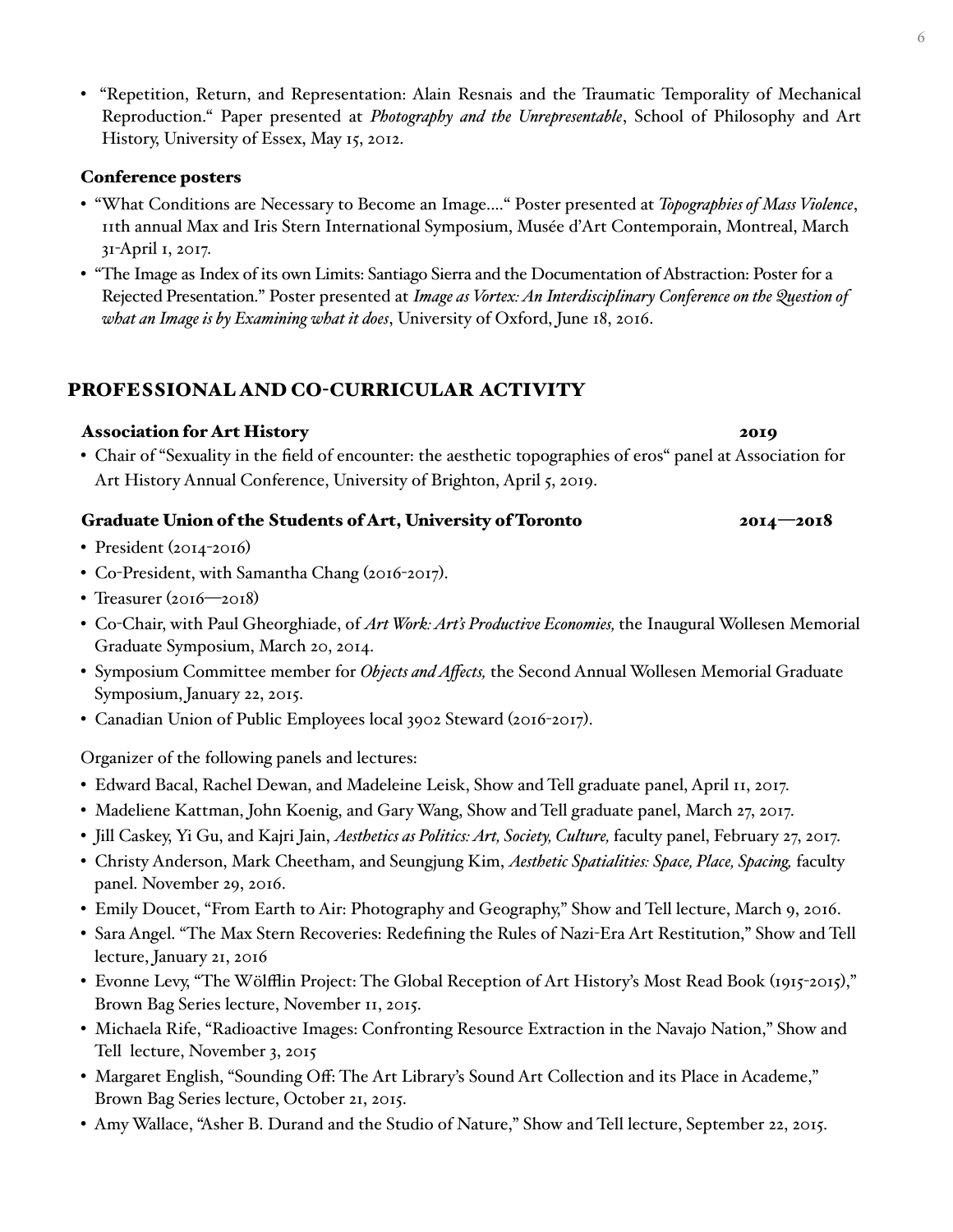• Sophie Hackett, "Photography and Queer Visibility." Lecture, April 3, 2014 (Co-organized with Katie Adelman-Frankel).

## The Leap  $2017$ -2018

Cooperative Project Partner.

• Developing, researching, and writing articles for the organization's "Stories" series.

## Centre for Ethics, University of Toronto 2017-2018

Graduate Associate.

• Participant in annual activity on the theme "Globalization and Its Critics in the 21st Century."

## Musée d'Art Contemporain de Montréal 2017

• Participant in "Topographies of Mass Violence," a pair of study days and a symposium, for which I contributed an academic poster and served as a respondent

## Universities Art Association of Canada 2016

• Chair of "Perverse Polymorphology: On the Aesthetics of Indistinction," panel at Universities Art Association of Canada Annual Conference, Université du Québec à Montréal, October 28, 2016.

## University of Toronto, Department of History of Art 2015 – 2017

- Participant in the Grad School Talk for undergraduate art history students.
- Participant in the job search committee for modern architecture candidates (2016).
- Participant in the graduate student panel for the department's external review (2015).

## Hart House (University of Toronto) 2014

Artist of "Quarter Fort," winning submission of Hart House's 2014 installation project.

The Power Plant Contemporary Art Gallery 2013

Curatorial Intern.

## University College London 2011-2012

Research Assistant.

• Assisting Dr. T.J. Demos with the publication of a monograph.

Student Academic Representative.

• I liaised with department administration on behalf of the History of Art MA cohort.

## University of Toronto Art Centre 2011

Research Assistant (internship).

• Assisting the director, Niamh O'Laoghaire, with the publication of a museum catalogue.

## GRANTS

# Doctoral and Early Career Research Network 2019

DECR Annual Conference Bursary